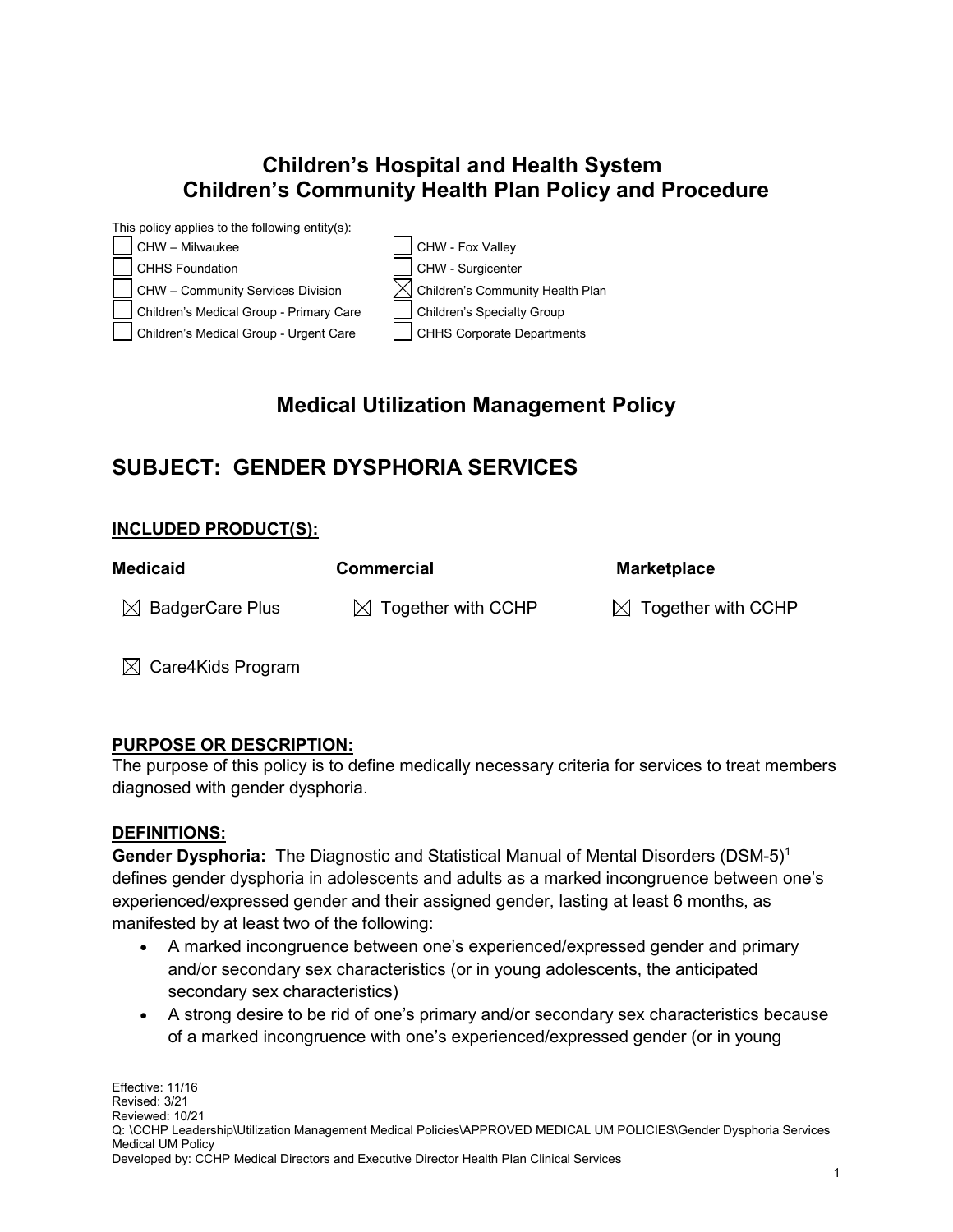adolescents, a desire to prevent the development of the anticipated secondary sex characteristics)

- A strong desire for the primary and/or secondary sex characteristics of the other gender
- A strong desire to be of the other gender (or some alternative gender different from one's assigned gender)
- A strong desire to be treated as the other gender (or some alternative gender different from one's assigned gender)
- A strong conviction that one has the typical feelings and reactions of the other gender (or some alternative gender different from one's assigned gender)

In order to meet criteria for the diagnosis, the condition must also be associated with clinically significant distress or impairment in social, occupational, or other important areas of functioning.

**Qualified Mental Health Provider<sup>2</sup>:** The certifications of a mental health provider that qualifies them to diagnose gender dysphoria for purposes of this policy are as follows:

- Master's degree or equivalent in a clinical behavioral science field granted by an institution accredited by the appropriate national accrediting board. The professional should also have appropriate certification for treating trans identified members
- Competence in using the Diagnostic Statistical Manual of Mental Disorders and/or the International Classification of Disease for diagnostic purposes
- Ability to recognize and diagnose co-existing mental health concerns and to distinguish these from gender dysphoria
- Knowledgeable about gender nonconforming identities and expressions, and the assessment and treatment of gender dysphoria
- Continuing education in the assessment and treatment of gender dysphoria. This may include attending relevant professional meetings, workshops, or seminars; obtaining supervision from a mental health professional with relevant experience; or participating in research related to gender nonconformity and gender dysphoria

CCHP reserves the right to request a member be seen by an additional mental health provider if documentation submitted for review is authored by a provider who does not meet all of these criteria.

**Referral Letter for Surgery<sup>2</sup>:** Surgical treatments for gender dysphoria require at least one referral letter from a qualified mental health professional. The recommended content of a referral letter for surgery is as follows:

- The member's general identifying characteristics
- Results of the member's psychosocial assessment, including any diagnoses
- The duration of the mental health professional's relationship with the member, including the type of evaluation and therapy or counseling to date
- An explanation that the criteria for surgery have been met, and a brief description of the clinical rationale for supporting the member's request for surgery
- A statement about the fact that informed consent has been obtained from the member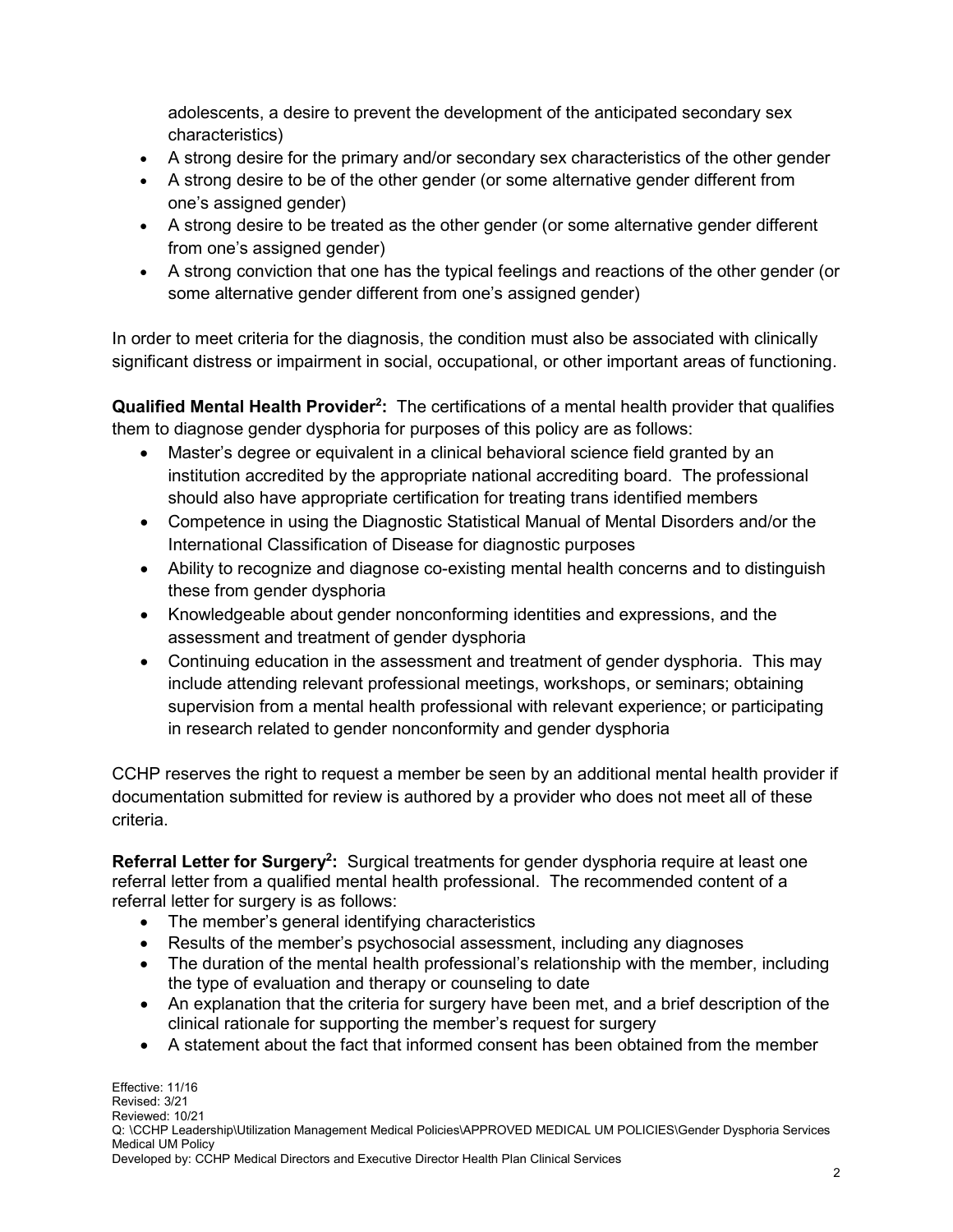• A statement that the mental health professional is available for coordination of care and welcomes a phone call to establish this

## **POLICY:**

Children's Community Health Plan (CCHP) considers services to treat gender dysphoria medically necessary when all of the following criteria are met:

### **HORMONE THERAPY**

### **1. Puberty Suppressing Hormone Therapy**

- a. Puberty suppressing hormone therapy for CCHP BadgerCare Plus and Care4Kids members is managed through Wisconsin ForwardHealth as a pharmacy benefit. Most of these hormones require prior authorization by criteria determined by the ForwardHealth pharmacy plan. Please see ForwardHealth pharmacy portal for further details.<sup>3</sup>
- b. Puberty suppressing hormone therapy for Together with CCHP members is administered as a pharmacy benefit. Most of these hormones require a prior authorization by criteria determined by the Together pharmacy program. Please see the Together with CCHP Prescription Medication List for further details. 4

## 2. **Gender Affirming Hormone Therapy:**

- a. Gender affirming hormone therapy for CCHP BadgerCare Plus and Care4Kids members is managed through Wisconsin ForwardHealth as a pharmacy benefit. Most of these hormones require a prior authorization by criteria determined by the ForwardHealth pharmacy plan. Please see ForwardHealth pharmacy portal for further details.3
- b. Gender affirming hormone therapy for Together with CCHP members is administered as a pharmacy benefit. Most of these hormones require a prior authorization by criteria determined by the Together pharmacy program. Please see the Together with CCHP Prescription Medication List for further details. 4

## **GENDER REASSIGNMENT SURGERY:**

- **1. Requirements for mastectomy for female-to-male patients include all:**
	- a. One letter of referral from a qualified mental health professional
	- b. Persistent, well-documented gender dysphoria
	- c. Capacity to make a fully informed decision and to consent for treatment
		- 1. If less than 18 years of age consent from the minor and the minor's parent or legal guardian who has the authority to consent to such health care decisions is necessary
		- 2. CCHP reserves the right to request a second opinion visit with a pediatric gender dysphoria multidisiplinary team prior to approval of surgery for a minor
	- d. If significant medical or mental health concerns are present, they must be reasonably well controlled and there must be documentation it is safe to proceed with surgery

Note that a trial of hormone therapy is not a pre-requisite to qualifying for a mastectomy.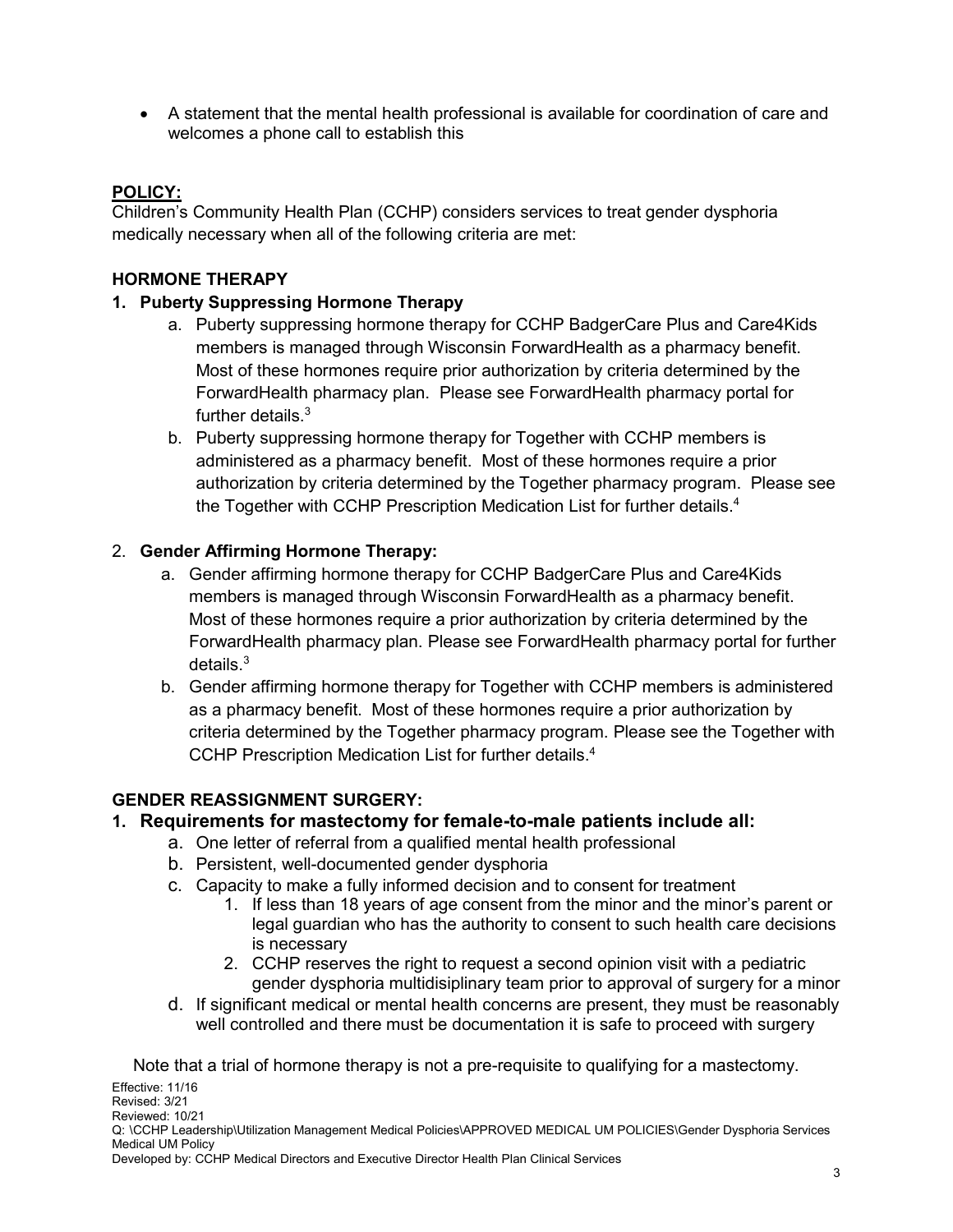### **2. Requirements for breast augmentation for male-to-female patients include all:**

- a. One letter of referral from a qualified mental health professional
- b. Persistent, well-documented gender dysphoria
- c. Twelve months of continuous hormone therapy is a pre-requisite to breast augmentation, unless hormone therapy is medically contraindicated as documented by the member's physician
- d. Following 12 months of hormone therapy gender dysphoria has persisted and clinically significant distress and/or impairment in social, occupational, or other important realms of function has continued. Member's health care practitioner attests that this procedure will significantly improve dysphoria symptoms and that the procedure is not being requested for cosmetic purposes
- e. Capacity to make a fully informed decision and to consent for treatment
	- i. If less than 18 years of age consent from the minor and the minor's parent or legal guardian who has the authority to consent to such health care decisions is necessary
	- ii. CCHP reserves the right to request a second opinion visit with a pediatric gender dysphoria multidisiplinary team prior to approval of surgery for a minor
- f. If significant medical or mental health concerns are present, they must be reasonably well controlled and there must be documentation it is safe to proceed with surgery

## **3. Requirements for gonadectomy (hysterectomy and oophorectomy in female-to-male or orchiectomy in male-to-female) include all:**

- a. Two referral letters from qualified mental health professionals, one may be in a purely evaluative role (meaning not providing ongoing therapy)
- b. Persistent, well-documented gender dysphoria
- c. Capacity to make a fully informed decision and to consent for treatment
- d. Age of majority (18 years or older)
- e. If significant medical or mental health concerns are present, they must be reasonably well controlled and there must be documentation it is safe to proceed with surgery
- f. Twelve months of continuous hormone therapy as appropriate to the member's gender goals (unless the member has a medical contraindication or is otherwise unable or unwilling to take hormones). The aim of hormone therapy prior to gonadectomy is primarily to introduce a period of reversible estrogen or testosterone suppression, before the patient undergoes irreversible surgical intervention.

Note that these criteria do not apply to members who are having these procedures for medical indications other than gender dysphoria.

- **4. Requirements for genital reconstructive surgery (i.e., vaginectomy, urethroplasty, metoidioplasty, phalloplasty, scrotoplasty, and placement of a testicular prosthesis and erectile prosthesis in female to male; penectomy, vaginoplasty, labiaplasty, and clitoroplasty in male to female), include all:**
	- a. Two referral letters from qualified mental health professionals, one may be in a purely evaluative role (meaning not providing ongoing therapy)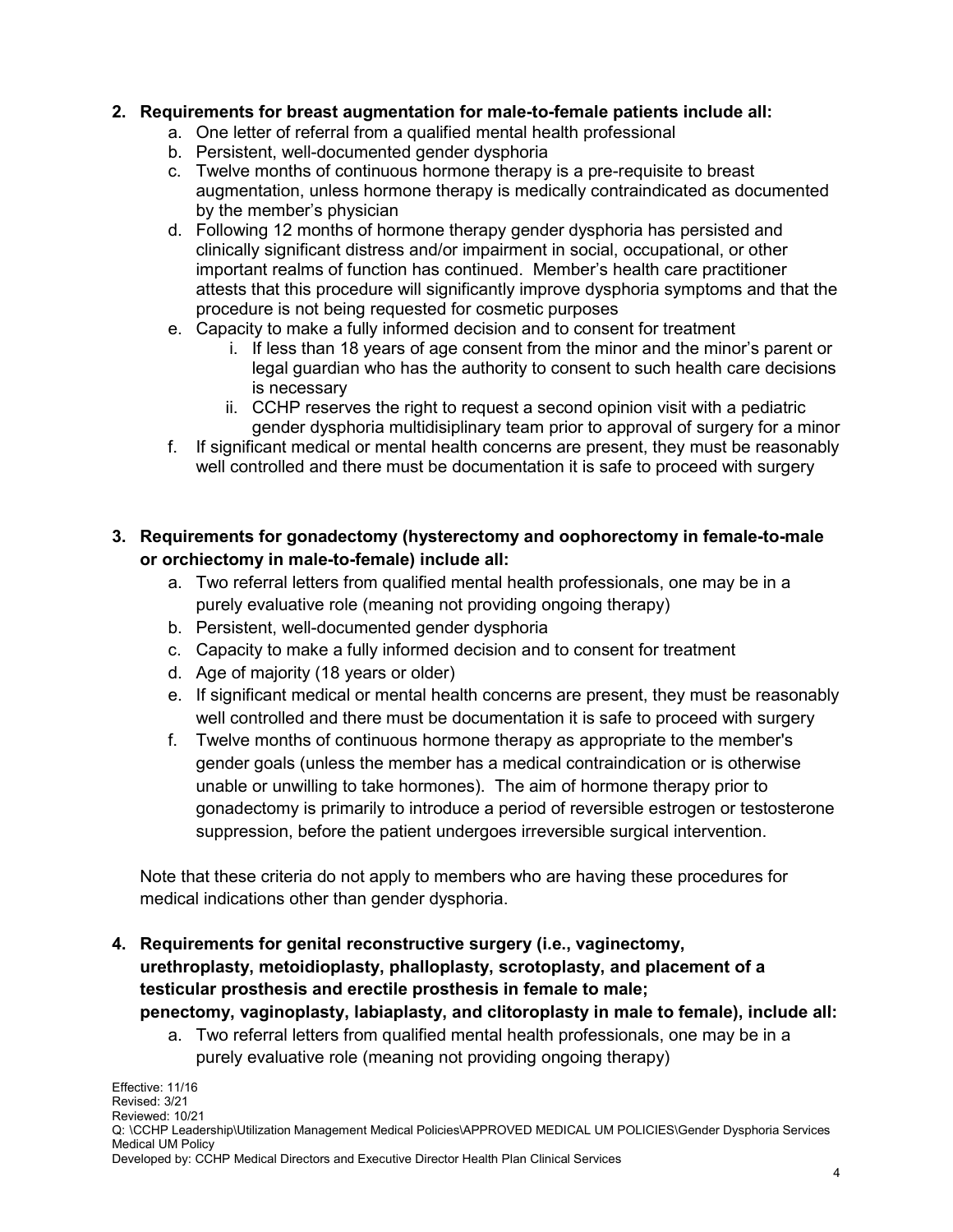- b. Persistent, well-documented gender dysphoria
- c. Capacity to make a fully informed decision and to consent for treatment
- d. Age of majority (age 18 years and older)
- e. If significant medical or mental health concerns are present, they must be reasonably well controlled and there must be documentation it is safe to proceed with surgery
- f. Twelve months of continuous hormone therapy as appropriate to the member's gender goals (unless the member has a medical contraindication or is otherwise unable or unwilling to take hormones)
- g. Twelve continuous months of living in a gender role that is congruent with their gender identity (real life experience). This experience provides ample opportunity for patients to experience and socially adjust to their desired gender role, before undergoing irreversible surgery.
- **5. CCHP considers the following procedures that may be performed as a component of gender dysphoria treatment as cosmetic, and they will not be covered. This list is a sample and not all-inclusive:**
	- a. Abdominoplasty
	- b. Blepharoplasty
	- c. Breast augmentation
	- d. Brow lift
	- e. Calf implants
	- f. Cheek/malar implants
	- g. Chin/nose implants
	- h. Collagen injections
	- i. Construction of a clitoral hood
	- j. Drugs for hair loss or growth
	- k. Face lifting or reduction
	- l. Forehead lift
	- m. Hair removal
	- n. Hair transplantation
	- o. Lip enhancement or reduction
	- p. Liposuction or body contouring
	- q. Mastopexy
	- r. Neck tightening
	- s. Pectoral implants
	- t. Reduction thyroid chondroplasty
	- u. Removal of redundant skin
	- v. Rhinoplasty
	- w. Skin resurfacing
	- x. Voice modification surgery
	- y. Voice therapy/voice lessons
	- z. Any other procedure who's primary purpose is to enhance the member's physical appearance only.

Effective: 11/16 Revised: 3/21 Reviewed: 10/21 Q: \CCHP Leadership\Utilization Management Medical Policies\APPROVED MEDICAL UM POLICIES\Gender Dysphoria Services Medical UM Policy Developed by: CCHP Medical Directors and Executive Director Health Plan Clinical Services